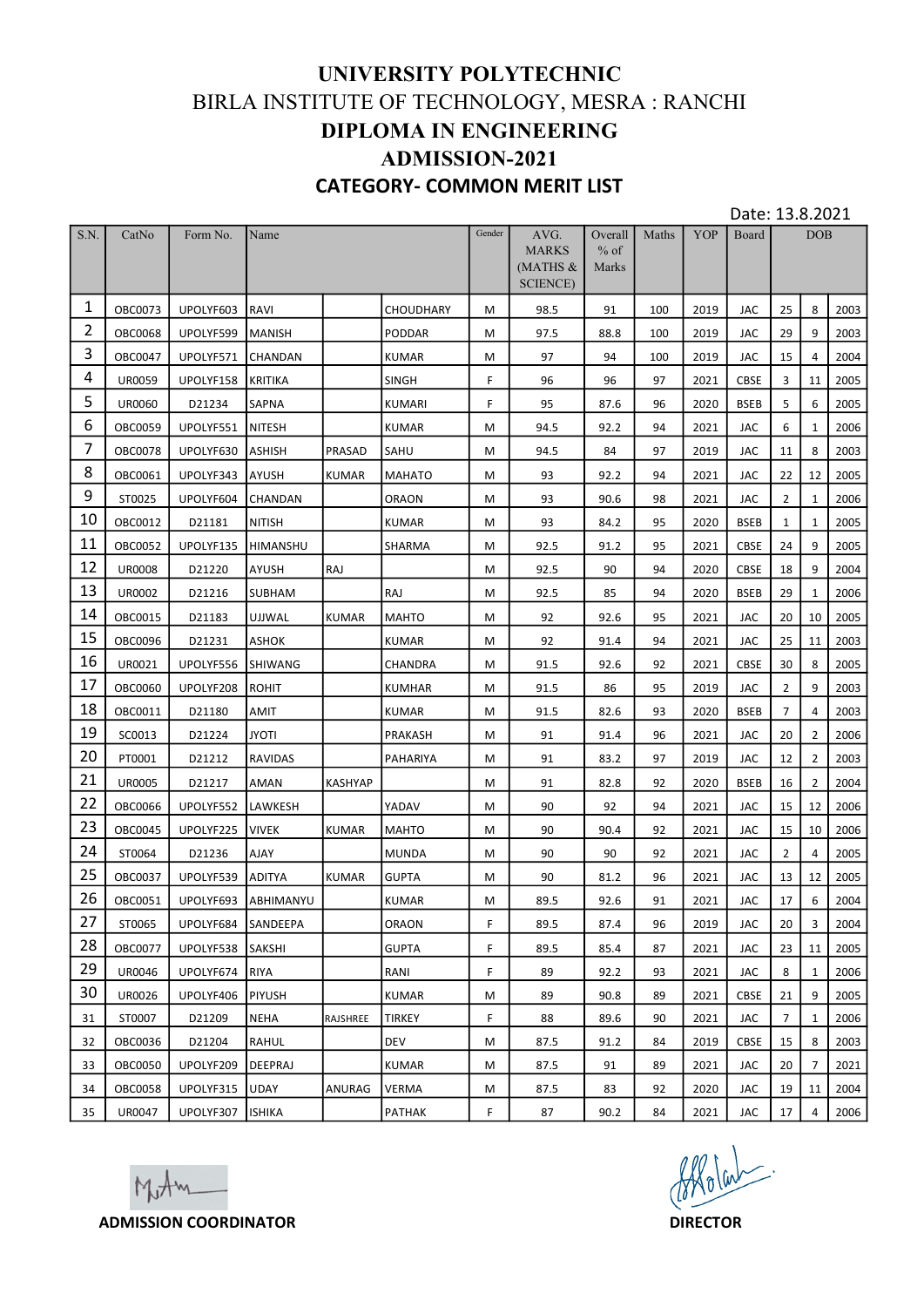|          |                                  |                                        |                       |              | UNIVERSITY POLYTECHNIC<br>BIRLA INSTITUTE OF TECHNOLOGY, MESRA : RANCHI<br><b>DIPLOMA IN ENGINEERING</b><br><b>ADMISSION-2021</b> |        |                                                        |                            |          |                 |                    |                       |                     |              |
|----------|----------------------------------|----------------------------------------|-----------------------|--------------|-----------------------------------------------------------------------------------------------------------------------------------|--------|--------------------------------------------------------|----------------------------|----------|-----------------|--------------------|-----------------------|---------------------|--------------|
|          |                                  |                                        |                       |              | <b>CATEGORY- COMMON MERIT LIST</b>                                                                                                |        |                                                        |                            |          |                 | Date: 13.8.2021    |                       |                     |              |
| S.N.     | CatNo                            | Form No.                               | Name                  |              |                                                                                                                                   | Gender | AVG.<br><b>MARKS</b><br>(MATHS $&$<br><b>SCIENCE</b> ) | Overall<br>$%$ of<br>Marks | Maths    | <b>YOP</b>      | Board              |                       | <b>DOB</b>          |              |
| 36       | <b>OBC0040</b>                   | UPOLYF600                              | ANUJ                  |              | KUMAR                                                                                                                             | M      | 87                                                     | 90                         | 92       | 2021            | <b>CBSE</b>        | 6                     | $\overline{3}$      | 2005         |
| 37       | OBC0079                          | UPOLYF623                              | NANDANI               |              | PRASAD                                                                                                                            | F      | 86.5                                                   | 89.8                       | 92       | 2021            | CBSE               | 26                    | 5                   | 2005         |
| 38       | <b>UR0004</b>                    | UPOLYF232                              | AMRIT                 | RAJ          |                                                                                                                                   | M      | 86.5                                                   | 89.8                       | 80       | 2021            | CBSE               | 5 <sub>1</sub>        | 12                  | 2005         |
| 39<br>40 | OBC0043<br>UR0012                | UPOLYF536 ASHUTOSH<br>UPOLYF237        | AYUSH                 |              | <b>KUMAR</b><br>KESHRI                                                                                                            | M<br>M | 86.5<br>86.5                                           | 84.4<br>67.8               | 88<br>90 | 2021<br>2019    | JAC<br>JAC         | 30 <sub>o</sub><br>27 | 12<br>6             | 2005<br>2004 |
| 41       | <b>UR0034</b>                    | UPOLYF186                              | PRATIKSHA             |              | <b>SINGH</b>                                                                                                                      | F      | 86                                                     | 90.2                       | 90       | 2021            | CBSE               | 12                    | 5                   | 2005         |
| 42       | <b>OBC0095</b>                   | D21238                                 | <b>ANIKET</b>         |              | KUMAR                                                                                                                             | M      | 86                                                     | 90                         | 90       | 2021            | JAC                | 21                    | $\overline{2}$      | 2006         |
| 43       | OBC0016                          | D21184                                 | <b>AJAY</b>           | <b>KUMAR</b> | MAHTO                                                                                                                             | M      | 86                                                     | 86                         | 96       | 2021            | JAC                | 28                    | 4                   | 2005         |
| 44       | OBC0034                          | D21203                                 | <b>SHRAVAN</b>        | <b>KUMAR</b> | <b>MAHTO</b>                                                                                                                      | M      | 86                                                     | 85.8                       | 87       | 2021            | JAC                | 15                    | 6                   | 2006         |
| 45       | OBC0055                          | UPOLYF663 SUNIDHI                      |                       |              | PRIYA                                                                                                                             | F      | 86                                                     | 85                         | 90       | 2021            | JAC                | 22                    | 11                  | 2005         |
| 46       | OBC0001                          | D21169                                 | RENUKA                |              | <b>KUMARI</b>                                                                                                                     | F      | 85                                                     | 86.4                       | 86       | 2021            | JAC                | 3                     | 5                   | 2005         |
| 47<br>48 | OBC0044<br>UR0031                | UPOLYF533<br>UPOLYF253 PREM RAJ        | ATUL                  | KUMAR        | <b>MAHTO</b>                                                                                                                      | M<br>M | 85<br>85                                               | 86.2<br>85.8               | 88<br>89 | 2021<br>2021    | JAC<br><b>CBSE</b> | 26<br>14              | 11<br>9             | 2005<br>2004 |
| 49       | OBC0010                          | D21179                                 | AKASH                 | KUMAR        | <b>MAHTO</b>                                                                                                                      | M      | 85                                                     | 82.6                       | 94       | 2021            | JAC                | 27                    | 8                   | 2006         |
| 50       | OBC0042                          | UPOLYF257                              | RAGINI                |              | <b>KUMARI</b>                                                                                                                     | F      | 85                                                     | 77                         | 95       | 2020            | JAC                | 4                     | 8                   | 2004         |
| 51       | OBC0092                          | UPOLYF47                               | FAHAD                 |              | ANSAD                                                                                                                             | M      | 84.5                                                   | 81.6                       | 92       | 2021            | CBSE               | 13                    | $\overline{7}$      | 2005         |
| 52       | OBC0035                          | D21202                                 | HARINARAYAN KUMAR     |              | MAHTO                                                                                                                             | M      | 84                                                     | 79                         | 90       | 2021            | JAC                | 20                    | 6                   | 2006         |
| 53       | OBC0039                          | UPOLYF618                              | <b>AMAN</b>           |              | KUMAR                                                                                                                             | M      | 83.5                                                   | 85.6                       | 86       | 2021            | JAC                | 10                    | 8                   | 2005         |
| 54       | ST0053                           | UPOLYF273                              | <b>SUMIT</b>          |              | KACHHAP                                                                                                                           | M      | 83.5                                                   | 80.4                       | 83       | 2019            | JAC                | 28                    | 4                   | 2003         |
| 55       | ST0008                           | D21210                                 | <b>SURAJ</b>          |              | MUNDA                                                                                                                             | M      | 83                                                     | 81.6                       | 91       | 2021            | JAC                | 3                     | 6                   | 2005         |
| 56<br>57 | <b>OBC0054</b><br>OBC0021        | UPOLYF665<br>D21189                    | ROHAN<br>DIVYA        |              | SONI<br>KUMARI                                                                                                                    | M<br>F | 82.5<br>82.5                                           | 85.2<br>83.2               | 82<br>80 | 2021<br>2021    | CBSE<br>JAC        | 6<br>$\mathbf{1}$     | 5<br>$\overline{2}$ | 2005<br>2006 |
| 58       | ST0026                           | UPOLYF485                              | <b>MOHAN</b>          | KUMAR        | TUDU                                                                                                                              | M      | 82                                                     | 82.6                       | 82       | 2021            | JAC                | $\mathbf{3}$          | 8                   | 2006         |
| 59       | <b>UR0053</b>                    |                                        | UPOLYF471   DEBANJANA |              | DAS                                                                                                                               | F      | 81.5                                                   | 84                         | 83       | 2019            | <b>CBSE</b>        | 17                    | $\overline{7}$      | 2003         |
| 60       | UR0027                           | UPOLYF490 BAIBHAV                      |                       |              | <b>KUMAR</b>                                                                                                                      | M      | 81.5                                                   | 83.8                       | 86       | 2021            | JAC                | $\mathbf{1}$          | 1                   | 2006         |
| 61       | <b>UR0024</b>                    | UPOLYF570 KRITI                        |                       |              | PRASAD                                                                                                                            | F      | 81                                                     | 83.4                       | 91       | 2021            | CBSE               | 10                    | 8                   | 2005         |
| 62       | OBC0033                          | D21201                                 | RIMA                  |              | <b>KUMARI</b>                                                                                                                     | F      | 81                                                     | 80                         | 85       | 2021            | JAC                | $7\overline{ }$       | 4                   | 2005         |
| 63       | OBC0072                          | UPOLYF584                              | RANJIT                |              | KUMAR                                                                                                                             | M      | 80.5                                                   | 85                         | 66       | 2019            | CBSE               | 13                    | 4                   | 2003         |
| 64       | ST0031                           | UPOLYF679<br>UPOLYF357  RAJEEV         | <b>ANIKET</b>         | RANJAN       | KERKETTA<br>SAW                                                                                                                   | M      | 80.5                                                   | 84.6                       | 88<br>92 | 2021            | JAC                | 7 <sup>7</sup>        | 1                   | 2006         |
| 65<br>66 | <b>OBC0069</b><br><b>OBC0065</b> | UPOLYF309   NISHA                      |                       |              | <b>KUMARI</b>                                                                                                                     | M<br>F | 80.5<br>79.5                                           | 70.4<br>79.4               | 86       | 2020<br>2021    | JAC<br>JAC         | 23<br>7 <sup>7</sup>  | 11<br>11            | 2003<br>2005 |
| 67       | <b>OBC0064</b>                   | UPOLYF601                              | MOHIT                 |              | <b>KUMAR</b>                                                                                                                      | M      | 79.5                                                   | 75                         | 87       | 2020            | JAC                | 1                     | 1                   | 2005         |
| 68       | <b>OBC0098</b>                   | UPOLYF701                              | <b>CHINTAMANI</b>     |              | DAS                                                                                                                               | M      | 79                                                     | 82.8                       | 76       | 2021            | JAC                | 12                    | 9                   | 2005         |
| 69       | <b>OBC0086</b>                   | UPOLYF350  DOLI                        |                       |              | <b>KUMARI</b>                                                                                                                     | F      | 79                                                     | 79.2                       | 74       | 2021            | JAC                | 5                     | $\overline{2}$      | 2005         |
| 70       | ST0046                           | UPOLYF314 CHANDNI                      |                       |              | LAKRA                                                                                                                             | F.     | 79                                                     | 71.6                       | 76       | 2019            | JAC                | 10 <sup>1</sup>       | 10                  | 2004         |
|          |                                  | Mother<br><b>ADMISSION COORDINATOR</b> |                       |              |                                                                                                                                   |        |                                                        |                            |          | <b>DIRECTOR</b> | Affolcut.          |                       |                     |              |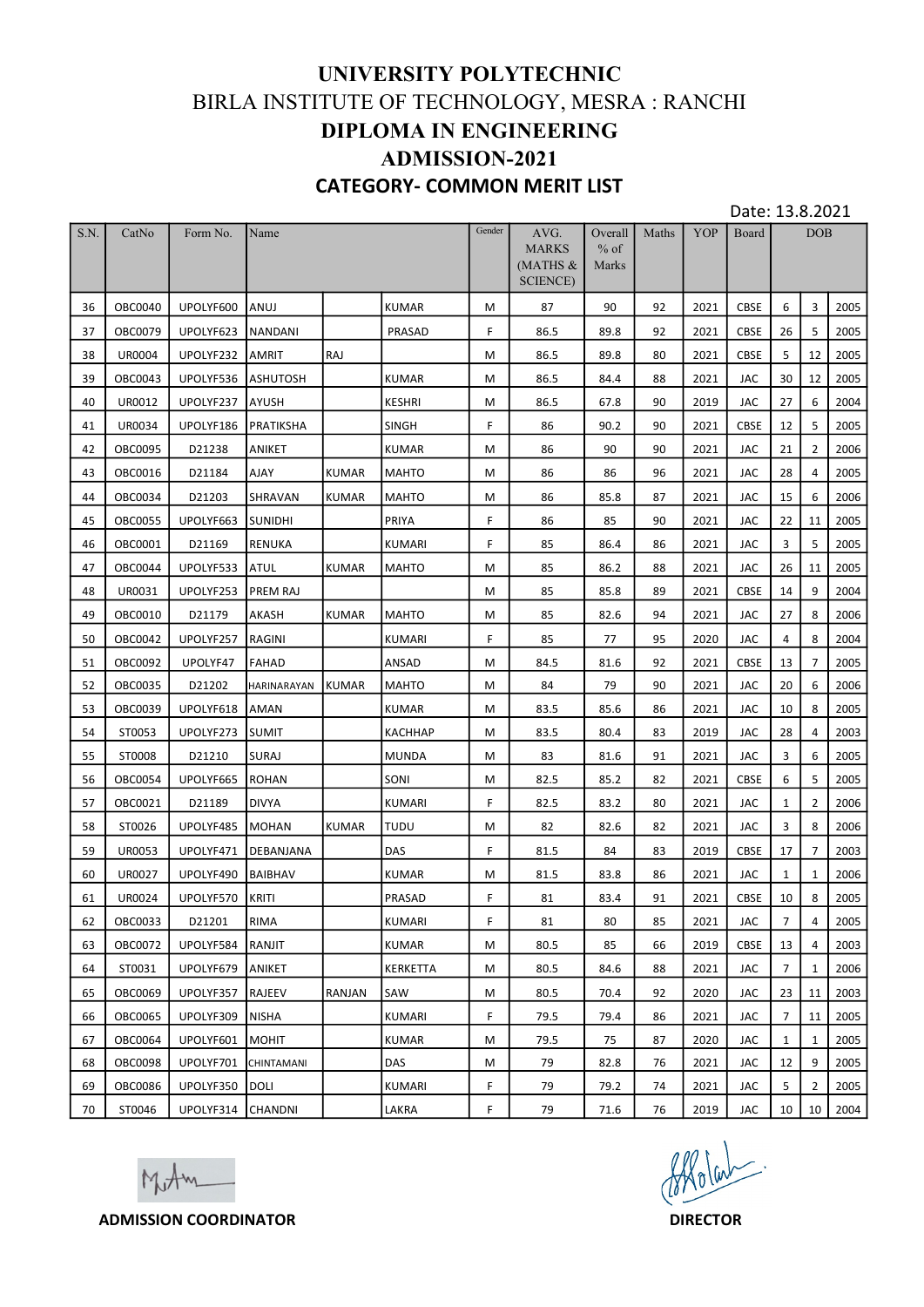|            |                          |                                         |                            |                | UNIVERSITY POLYTECHNIC<br>BIRLA INSTITUTE OF TECHNOLOGY, MESRA : RANCHI<br><b>DIPLOMA IN ENGINEERING</b> |        |                                   |                            |          |                 |                     |                 |                                  |              |
|------------|--------------------------|-----------------------------------------|----------------------------|----------------|----------------------------------------------------------------------------------------------------------|--------|-----------------------------------|----------------------------|----------|-----------------|---------------------|-----------------|----------------------------------|--------------|
|            |                          |                                         |                            |                | <b>ADMISSION-2021</b><br><b>CATEGORY- COMMON MERIT LIST</b>                                              |        |                                   |                            |          |                 | Date: 13.8.2021     |                 |                                  |              |
| S.N.       | CatNo                    | Form No.                                | Name                       |                |                                                                                                          | Gender | AVG.<br><b>MARKS</b><br>$MATHS$ & | Overall<br>$%$ of<br>Marks | Maths    | <b>YOP</b>      | Board               |                 | <b>DOB</b>                       |              |
| 71         | UR0061                   | D21232                                  | <b>TILAK</b>               |                | <b>KUMAR</b>                                                                                             | M      | <b>SCIENCE</b> )<br>78.5          | 81.4                       | 77       | 2021            | CBSE                | 10              | $\overline{2}$                   | 2005         |
| 72         | ST0016                   | UPOLYF512 SHIWANI                       |                            |                | <b>KUMARI</b>                                                                                            | F.     | 78                                | 82.2                       | 78       | 2021            | JAC                 | $\overline{2}$  | 10                               | 2005         |
| 73         | OBC0071                  | UPOLYF567                               | MANISH                     | KUMAR          | <b>RAM</b>                                                                                               | M      | 78                                | 80.4                       | 82       | 2021            | JAC                 | 4               | 10                               | 2005         |
| 74         | ST0027                   |                                         | UPOLYF423 SUJAL ORAON      |                |                                                                                                          | M      | 78                                | 78                         | 76       | 2021            | Others              | 18              | 12                               | 2004         |
| 75         | ST0045                   | UPOLYF523 NIRUPAM                       |                            |                | <b>BAXLA</b>                                                                                             | F.     | 77.5                              | 83.6                       | 83       | 2019            | CBSE                | 12 <sup>1</sup> | 11                               | 2003         |
| 76         | UR0049                   | UPOLYF59                                | ANKIT                      |                | <b>KUMAR</b>                                                                                             | M      | 77                                | 84.8                       | 68       | 2021            | CBSE                | 20              | 9                                | 2004         |
| 77<br>78   | UR0039                   | UPOLYF352                               | ROHIT                      |                | <b>KUMAR</b><br>SOY                                                                                      | M      | 76<br>76                          | 84                         | 71       | 2021            | CBSE                | 27<br>9         | $\overline{3}$<br>$\overline{2}$ | 2005<br>2005 |
| 79         | ST0017<br>ST0063         | UPOLYF685<br>D21237                     | <b>AMAN</b><br><b>AMIT</b> | KUMAR          | <b>BEDIA</b>                                                                                             | M<br>M | 76                                | 80.4<br>80.4               | 79<br>78 | 2021<br>2021    | JAC<br>JAC          | 25              | $\vert$ 11                       | 2006         |
| 80         | ST0014                   | UPOLYF652   NISHANT                     |                            |                | BHAGAT                                                                                                   | M      | 76                                | 80.2                       | 75       | 2021            | JAC                 |                 |                                  | 24 7 2006    |
| 81         | OBC0025                  | D21193                                  | SATYAM                     | KUMAR          | <b>SINHA</b>                                                                                             | M      | 76                                | 78.8                       | 78       | 2021            | JAC                 | 27              | 9                                | 2006         |
| 82         | UR0010                   | D21221                                  | AYUSH                      | KUMAR          | SINGH                                                                                                    | M      | 76                                | 77.6                       | 71       | 2021            | CBSE                | 6               | 6                                | 2004         |
| 83         | OBC0091                  | UPOLYF96                                | ARYAN                      |                | <b>KUMAR</b>                                                                                             | M      | 75.5                              | 83                         | 77       | 2021            | CBSE                | 28              | 12                               | 2005         |
| 84         | <b>OBC0020</b>           | D21188                                  | <b>RIYA</b>                |                | KUMARI                                                                                                   | F.     | 75                                | 81                         | 74       | 2021            | JAC                 | 24              | 4                                | 2006         |
| 85<br>86   | SC0007<br><b>OBC0083</b> | D21241<br>UPOLYF468 SURAJ               | JEET                       | KUMAR<br>KUMAR | <b>BAITHA</b><br>YADAV                                                                                   | M<br>M | 75<br>74.5                        | 79.6<br>79.6               | 78<br>84 | 2021<br>2021    | JAC<br>ICSE         | 18<br>17        | 9<br>5                           | 2004<br>2005 |
| 87         | OBC0093                  | UPOLYF428 SUMIT                         |                            |                | <b>KUMAR</b>                                                                                             | M      | 74.5                              | 78                         | 72       | 2021            | ICSE                | 28              | 6                                | 2004         |
| 88         | OBC0049                  | UPOLYF196 DHARMA                        |                            |                | KUMHAR                                                                                                   | M      | 74.5                              | 71.6                       | 88       | 2019            | JAC                 | 30              | 1                                | 2004         |
| 89         | OBC0076                  | UPOLYF48                                | <b>RIYA</b>                |                | <b>KUMARI</b>                                                                                            | F.     | 74.5                              | 71.2                       | 75       | 2021            | JAC                 | 29              | 5                                | 2005         |
| 90         | SC0010                   | D21225                                  | SHILKESH                   |                |                                                                                                          | M      | 74                                | 80                         | 80       | 2021            | CBSE                | 30              | 1                                | 2005         |
| 91         | <b>OBC0090</b>           | UPOLYF339                               | FAIZAN                     |                | ATEEQUE                                                                                                  | M      | 74                                | 80                         | 68       | 2021            | CBSE                | 3               | 12                               | 2006         |
| 92         | <b>UR0052</b>            | UPOLYF658 VIVEK                         |                            | ANAND          | <b>SINGH</b>                                                                                             | M      | 74                                | 72                         | 76       | 2021            | JAC                 | 5               | $\overline{2}$                   | 2004         |
| 93         | <b>UR0028</b>            | UPOLYF585                               | NAVNEET                    |                | <b>KUMAR</b>                                                                                             | M      | 73.5                              | 82.2                       | 69       | 2021            | CBSE                | 4               | $\overline{4}$                   | 2004         |
| 94<br>95   | ST0024<br>UR0043         | UPOLYF449<br>UPOLYF573                  | SURAG<br>PRANAY            |                | PAHAN<br>CHAND                                                                                           | M<br>M | 73.5<br>73                        | 77.6<br>84                 | 71<br>74 | 2021<br>2021    | JAC<br>CBSE         | 20<br>10        | 8<br>$\overline{7}$              | 2005<br>2005 |
| 96         | OBC0027                  | D21195                                  | SATYA                      |                | RANI                                                                                                     | F.     | 73                                | 77.6                       | 75       | 2021            | JAC                 | 5               | $\overline{4}$                   | 2005         |
| 97         | <b>UR0050</b>            | UPOLYF554                               | KUMAR                      | YASH           | VARDHAN                                                                                                  | M      | 72.5                              | 80.6                       | 72       | 2021            | <b>CBSE</b>         | 3               | $\overline{7}$                   | 2005         |
| 98         | <b>OBC0004</b>           | D21161                                  | <b>AMIT</b>                | <b>KUMAR</b>   | <b>MAHTO</b>                                                                                             | M      | 72                                | 82                         | 72       | 2021            | JAC                 | 25              | 8                                | 2005         |
| 99         | <b>UR0009</b>            | D21168                                  | SHIVAM                     | KUMAR          |                                                                                                          | M      | 72                                | 81                         | 69       | 2021            | ICSE                | 19              | $\overline{2}$                   | 2005         |
| 100        | OBC0013                  | D21182                                  | CHETAN                     |                | <b>KUMAR</b>                                                                                             | M      | 72                                | 77.8                       | 70       | 2021            | JAC                 | 3               | 6                                | 2005         |
| 101        | SC0006                   | UPOLYF653                               | ROSHAN                     |                | <b>BHOGTA</b>                                                                                            | M      | 72                                | 74.2                       | 73       | 2021            | JAC                 | 3               | 9                                | 2005         |
| 102<br>103 | PT0003<br>UR0051         | UPOLYF694 SALATHIEL<br>UPOLYF197 AAYUSH |                            |                | MALTO<br><b>SINHA</b>                                                                                    | M<br>M | 71.5<br>71.5                      | 77.6<br>75                 | 68<br>69 | 2021<br>2021    | <b>ICSE</b><br>CBSE | 9<br>18         | 1<br>8                           | 2004<br>2003 |
| 104        | ST0021                   | UPOLYF310                               | ANISHA                     |                | <b>EKKA</b>                                                                                              | F.     | 71.5                              | 74.6                       | 72       | 2021            | JAC                 | 16              | $\overline{4}$                   | 2004         |
| 105        | <b>OBC0088</b>           | UPOLYF651 SHRWAN                        |                            |                | <b>KUMAR</b>                                                                                             | M      | $71.5\,$                          | 72.8                       | 70       | 2019            | CBSE                | 10              | 5 <sup>5</sup>                   | 2004         |
|            |                          | Mother<br><b>ADMISSION COORDINATOR</b>  |                            |                |                                                                                                          |        |                                   |                            | Affolcat | <b>DIRECTOR</b> |                     |                 |                                  |              |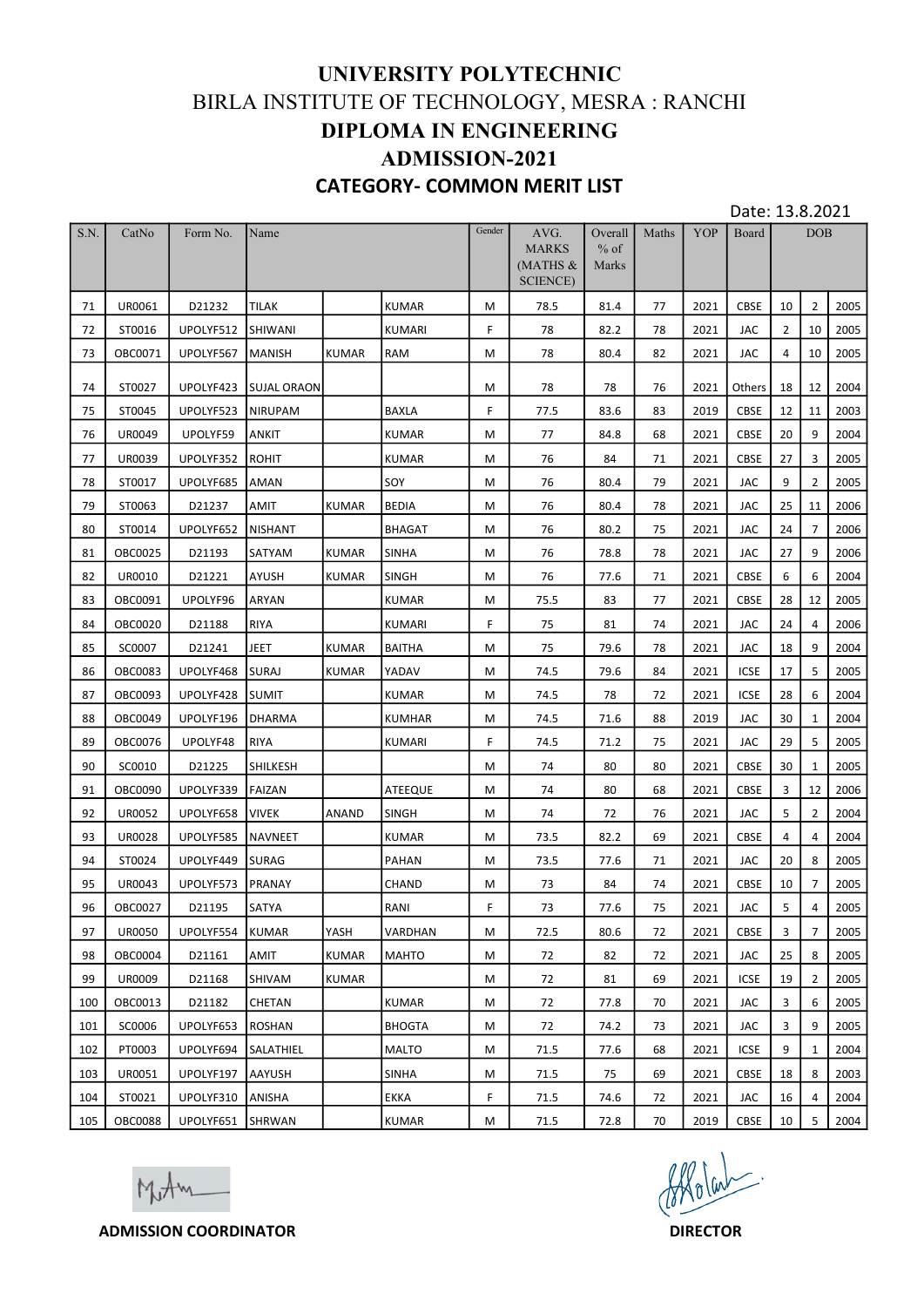| UNIVERSITY POLYTECHNIC<br>BIRLA INSTITUTE OF TECHNOLOGY, MESRA : RANCHI<br><b>DIPLOMA IN ENGINEERING</b><br><b>ADMISSION-2021</b><br><b>CATEGORY- COMMON MERIT LIST</b><br>Date: 13.8.2021<br>$\overline{\text{S.N.}}$<br>Gender<br>CatNo<br>Form No.<br>Name<br>AVG.<br>Maths<br>YOP<br>Board<br><b>DOB</b><br>Overall<br><b>MARKS</b><br>$%$ of<br>$MATHS$ &<br>Marks<br><b>SCIENCE</b> )<br>$\overline{7}$<br>AMIT<br>9<br>2004<br>OBC0014<br>D21230<br><b>KUMAR</b><br>MAHTO<br>M<br>72.2<br>71<br>2021<br>JAC<br>106<br>71.5<br><b>RITU</b><br>30<br>3<br>2005<br>107<br>UR0001<br>D21215<br><b>KUMARI</b><br>F.<br>71<br>78.2<br>73<br>2021<br>CBSE<br>5<br>UPOLYF44<br><b>ISHAN</b><br>21<br>2005<br>108<br><b>UR0036</b><br>RANJAN<br>M<br>71<br>71.6<br>69<br>2021<br>CBSE<br>D21227<br><b>VIVEK</b><br>$\overline{3}$<br>12<br>109<br>ST0002<br>KERKETTA<br>M<br>71<br>57.6<br>72<br>2021<br>CBSE<br>2003<br>8<br>OBC0022<br>D21190<br>SUNIL<br><b>MAHTO</b><br>2005<br>110<br>M<br>70.5<br>75<br>76<br>2021<br>JAC<br>$\mathbf{1}$<br>111<br><b>UR0038</b><br>UPOLYF236<br><b>RISHI</b><br>KHERWAR<br>66<br>6<br>2004<br>M<br>70.5<br>64.8<br>2019<br>JAC<br>1<br>12<br>UPOLYF588<br>PRINCE<br>2005<br>112<br>OBC0075<br><b>KUMAR</b><br><b>YADAV</b><br>M<br>70<br>74.6<br>69<br>CBSE<br>4<br>2021<br>PRINCE<br>RAJ<br>70<br>12<br>2004<br>113<br>UR0032<br>UPOLYF178<br>M<br>74.2<br>68<br>JAC<br>10<br>2021<br>$\overline{2}$<br>114<br>SC0009<br>UPOLYF697<br><b>ABHINAV</b><br>RAJ<br>69.5<br>80<br>2021<br>CBSE<br>16<br>2006<br>M<br>75.6<br>115<br>ST0013<br><b>STEPHEE</b><br><b>XALXO</b><br>F.<br>69<br>81<br>2019<br>JAC<br>14<br>$\mathbf{1}$<br>2002<br>D21214<br>74.4<br>69<br>ST0035<br>UPOLYF580 SAURAV<br>LOMGA<br>67.6<br>75<br>2019<br>JAC<br>$\mathbf{1}$<br>2002<br>116<br>M<br>11<br>$\overline{2}$<br>2003<br>117<br>D21192<br>GOVIND<br>68<br>2021<br>ICSE<br>OBC0024<br>KUMAR<br>M<br>68.5<br>75.6<br>1<br>UPOLYF493 MD<br>KAIF<br>ICSE<br>16<br>2005<br>118<br>UR0020<br>SHAIKH<br>M<br>68.5<br>72<br>2021<br>75<br>1<br><b>NIKI</b><br>SUNDI<br>20<br>$\overline{2}$<br>2003<br>119<br>ST0044<br>UPOLYF463<br>M<br>68.5<br>63.2<br>71<br>2020<br>JAC<br>UPOLYF699<br>YASH<br>68<br>11<br>2004<br>120<br>OBC0102<br> RAJ<br>77.2<br>64<br>2021<br>CBSE<br>14<br>м<br>121<br>OBC0097<br>UPOLYF620<br><b>SUDESH</b><br><b>KUMAR</b><br><b>MAHTO</b><br>68<br>JAC<br>6<br>$\overline{2}$<br>2005<br>M<br>73.6<br>64<br>2021<br>122<br>UR0007<br>D21219<br><b>GURU</b><br>GAURAV<br>CBSE<br>23<br>10<br>2004<br>67.5<br>79.2<br>75<br>2021<br>M<br>UPOLYF565<br>12<br>123<br>UR0011<br><b>HARSH</b><br>RAJ<br>67.5<br>12<br>2005<br>M<br>79<br>75<br>2021<br>CBSE<br>124<br>28<br>$\overline{7}$<br>2005<br><b>OBC0053</b><br>UPOLYF205<br><b>ROHIT</b><br>KUMAR<br>M<br>67.5<br>77.4<br>81<br>2021<br>CBSE<br>HARSHVARD<br>UPOLYF682<br>125<br>UR0018<br><b>HAN</b><br><b>CHOUHAN</b><br>67.5<br>2021<br>CBSE<br>23<br>2004<br>M<br>74.4<br>69<br>4<br>F<br>126<br><b>OBC0008</b><br>D21176<br>PRIYA<br>KUMARI<br>67.5<br>65<br>CBSE<br>2005<br>74<br>2021<br>$\mathbf{1}$<br>4<br>67<br>127<br>OBC0023<br>D21191<br><b>VIVEK</b><br>KUMAR<br>$\overline{2}$<br>$\overline{2}$<br>2006<br>M<br>64<br>2021<br>JAC<br>77.6<br>D21164<br>PURNIMA<br>F.<br>67<br>26<br>3<br>2005<br>128<br>ST0011<br>KUMARI<br>72<br>64<br>2021<br>JAC<br>129<br><b>OBC0018</b><br>D21186<br>SARDESH<br><b>KUMAR</b><br><b>MAHTO</b><br>66.5<br>68<br>JAC<br>$\overline{7}$<br>10<br>2003<br>M<br>75.2<br>2019<br>OBC0106<br>D21228<br>RAJ<br><b>MAHTO</b><br>M<br>60<br>19<br>8<br>2005<br>130<br>ADITYA<br>66.5<br>74<br>2021<br><b>CBSE</b><br>UR0003<br>UPOLYF293<br>PRAKASH<br>$7^{\circ}$<br>$\overline{2}$<br>2004<br>131<br>AYUSH<br>M<br>66.5<br>71.6<br>68<br>2021<br>ICSE<br>132<br><b>OBC0028</b><br>D21196<br>78<br>JAC<br>12<br>10<br>2005<br>AMAN<br><b>HASHMI</b><br>M<br>66.5<br>71.4<br>2021<br>UPOLYF157<br>SHASHANK<br>RAJ<br>KINDO<br>19<br>5<br>2004<br>133<br>ST0032<br>M<br>66.5<br>71.4<br>58<br>2019<br>JAC<br>F.<br>CBSE<br>20<br>2002<br>134<br>UR0035<br>UPOLYF335<br>RAJSHREE<br>65.5<br>74.8<br>66<br>2019<br>11<br>$\overline{2}$<br>2004<br>135<br>ST0029<br>UPOLYF569<br><b>ISHANK</b><br>RAJ<br><b>ORAON</b><br>65<br>ICSE<br>24<br>M<br>75.8<br>75<br>2019<br><b>UR0058</b><br>UPOLYF121<br>ANURAG<br><b>SINHA</b><br>M<br>65<br>ICSE<br>26<br>2004<br>136<br>74.6<br>66<br>2021<br>4<br>D21213<br>2005<br>137<br>ST0010<br>SANDEEP<br><b>BEDIYA</b><br>M<br>65<br>70.4<br>2021<br>JAC<br>$\mathbf{1}$<br>67<br>1<br>D21197<br>2004<br>138<br>OBC0029<br><b>ROHIT</b><br>KUMAR<br>65<br>20<br>M<br>69.4<br>65<br>2021<br>JAC<br>4<br>F<br>CBSE<br>23<br>9<br>2005<br>139<br>OBC0017<br>D21185<br>PALLAWEE<br><b>MAHTO</b><br>64.5<br>78<br>55<br>2021<br>Affoliat.<br>Mother<br><b>ADMISSION COORDINATOR</b><br><b>DIRECTOR</b> |  |  |  |  |  |  |  |  |
|------------------------------------------------------------------------------------------------------------------------------------------------------------------------------------------------------------------------------------------------------------------------------------------------------------------------------------------------------------------------------------------------------------------------------------------------------------------------------------------------------------------------------------------------------------------------------------------------------------------------------------------------------------------------------------------------------------------------------------------------------------------------------------------------------------------------------------------------------------------------------------------------------------------------------------------------------------------------------------------------------------------------------------------------------------------------------------------------------------------------------------------------------------------------------------------------------------------------------------------------------------------------------------------------------------------------------------------------------------------------------------------------------------------------------------------------------------------------------------------------------------------------------------------------------------------------------------------------------------------------------------------------------------------------------------------------------------------------------------------------------------------------------------------------------------------------------------------------------------------------------------------------------------------------------------------------------------------------------------------------------------------------------------------------------------------------------------------------------------------------------------------------------------------------------------------------------------------------------------------------------------------------------------------------------------------------------------------------------------------------------------------------------------------------------------------------------------------------------------------------------------------------------------------------------------------------------------------------------------------------------------------------------------------------------------------------------------------------------------------------------------------------------------------------------------------------------------------------------------------------------------------------------------------------------------------------------------------------------------------------------------------------------------------------------------------------------------------------------------------------------------------------------------------------------------------------------------------------------------------------------------------------------------------------------------------------------------------------------------------------------------------------------------------------------------------------------------------------------------------------------------------------------------------------------------------------------------------------------------------------------------------------------------------------------------------------------------------------------------------------------------------------------------------------------------------------------------------------------------------------------------------------------------------------------------------------------------------------------------------------------------------------------------------------------------------------------------------------------------------------------------------------------------------------------------------------------------------------------------------------------------------------------------------------------------------------------------------------------------------------------------------------------------------------------------------------------------------------------------------------------------------------------------------------------------------------------------------------------------------------------------------------------------------------------------------------------------------------------------------------------------------------------------------------------------------------------------------------------------------------------------|--|--|--|--|--|--|--|--|
|                                                                                                                                                                                                                                                                                                                                                                                                                                                                                                                                                                                                                                                                                                                                                                                                                                                                                                                                                                                                                                                                                                                                                                                                                                                                                                                                                                                                                                                                                                                                                                                                                                                                                                                                                                                                                                                                                                                                                                                                                                                                                                                                                                                                                                                                                                                                                                                                                                                                                                                                                                                                                                                                                                                                                                                                                                                                                                                                                                                                                                                                                                                                                                                                                                                                                                                                                                                                                                                                                                                                                                                                                                                                                                                                                                                                                                                                                                                                                                                                                                                                                                                                                                                                                                                                                                                                                                                                                                                                                                                                                                                                                                                                                                                                                                                                                                                                                    |  |  |  |  |  |  |  |  |
|                                                                                                                                                                                                                                                                                                                                                                                                                                                                                                                                                                                                                                                                                                                                                                                                                                                                                                                                                                                                                                                                                                                                                                                                                                                                                                                                                                                                                                                                                                                                                                                                                                                                                                                                                                                                                                                                                                                                                                                                                                                                                                                                                                                                                                                                                                                                                                                                                                                                                                                                                                                                                                                                                                                                                                                                                                                                                                                                                                                                                                                                                                                                                                                                                                                                                                                                                                                                                                                                                                                                                                                                                                                                                                                                                                                                                                                                                                                                                                                                                                                                                                                                                                                                                                                                                                                                                                                                                                                                                                                                                                                                                                                                                                                                                                                                                                                                                    |  |  |  |  |  |  |  |  |
|                                                                                                                                                                                                                                                                                                                                                                                                                                                                                                                                                                                                                                                                                                                                                                                                                                                                                                                                                                                                                                                                                                                                                                                                                                                                                                                                                                                                                                                                                                                                                                                                                                                                                                                                                                                                                                                                                                                                                                                                                                                                                                                                                                                                                                                                                                                                                                                                                                                                                                                                                                                                                                                                                                                                                                                                                                                                                                                                                                                                                                                                                                                                                                                                                                                                                                                                                                                                                                                                                                                                                                                                                                                                                                                                                                                                                                                                                                                                                                                                                                                                                                                                                                                                                                                                                                                                                                                                                                                                                                                                                                                                                                                                                                                                                                                                                                                                                    |  |  |  |  |  |  |  |  |
|                                                                                                                                                                                                                                                                                                                                                                                                                                                                                                                                                                                                                                                                                                                                                                                                                                                                                                                                                                                                                                                                                                                                                                                                                                                                                                                                                                                                                                                                                                                                                                                                                                                                                                                                                                                                                                                                                                                                                                                                                                                                                                                                                                                                                                                                                                                                                                                                                                                                                                                                                                                                                                                                                                                                                                                                                                                                                                                                                                                                                                                                                                                                                                                                                                                                                                                                                                                                                                                                                                                                                                                                                                                                                                                                                                                                                                                                                                                                                                                                                                                                                                                                                                                                                                                                                                                                                                                                                                                                                                                                                                                                                                                                                                                                                                                                                                                                                    |  |  |  |  |  |  |  |  |
|                                                                                                                                                                                                                                                                                                                                                                                                                                                                                                                                                                                                                                                                                                                                                                                                                                                                                                                                                                                                                                                                                                                                                                                                                                                                                                                                                                                                                                                                                                                                                                                                                                                                                                                                                                                                                                                                                                                                                                                                                                                                                                                                                                                                                                                                                                                                                                                                                                                                                                                                                                                                                                                                                                                                                                                                                                                                                                                                                                                                                                                                                                                                                                                                                                                                                                                                                                                                                                                                                                                                                                                                                                                                                                                                                                                                                                                                                                                                                                                                                                                                                                                                                                                                                                                                                                                                                                                                                                                                                                                                                                                                                                                                                                                                                                                                                                                                                    |  |  |  |  |  |  |  |  |
|                                                                                                                                                                                                                                                                                                                                                                                                                                                                                                                                                                                                                                                                                                                                                                                                                                                                                                                                                                                                                                                                                                                                                                                                                                                                                                                                                                                                                                                                                                                                                                                                                                                                                                                                                                                                                                                                                                                                                                                                                                                                                                                                                                                                                                                                                                                                                                                                                                                                                                                                                                                                                                                                                                                                                                                                                                                                                                                                                                                                                                                                                                                                                                                                                                                                                                                                                                                                                                                                                                                                                                                                                                                                                                                                                                                                                                                                                                                                                                                                                                                                                                                                                                                                                                                                                                                                                                                                                                                                                                                                                                                                                                                                                                                                                                                                                                                                                    |  |  |  |  |  |  |  |  |
|                                                                                                                                                                                                                                                                                                                                                                                                                                                                                                                                                                                                                                                                                                                                                                                                                                                                                                                                                                                                                                                                                                                                                                                                                                                                                                                                                                                                                                                                                                                                                                                                                                                                                                                                                                                                                                                                                                                                                                                                                                                                                                                                                                                                                                                                                                                                                                                                                                                                                                                                                                                                                                                                                                                                                                                                                                                                                                                                                                                                                                                                                                                                                                                                                                                                                                                                                                                                                                                                                                                                                                                                                                                                                                                                                                                                                                                                                                                                                                                                                                                                                                                                                                                                                                                                                                                                                                                                                                                                                                                                                                                                                                                                                                                                                                                                                                                                                    |  |  |  |  |  |  |  |  |
|                                                                                                                                                                                                                                                                                                                                                                                                                                                                                                                                                                                                                                                                                                                                                                                                                                                                                                                                                                                                                                                                                                                                                                                                                                                                                                                                                                                                                                                                                                                                                                                                                                                                                                                                                                                                                                                                                                                                                                                                                                                                                                                                                                                                                                                                                                                                                                                                                                                                                                                                                                                                                                                                                                                                                                                                                                                                                                                                                                                                                                                                                                                                                                                                                                                                                                                                                                                                                                                                                                                                                                                                                                                                                                                                                                                                                                                                                                                                                                                                                                                                                                                                                                                                                                                                                                                                                                                                                                                                                                                                                                                                                                                                                                                                                                                                                                                                                    |  |  |  |  |  |  |  |  |
|                                                                                                                                                                                                                                                                                                                                                                                                                                                                                                                                                                                                                                                                                                                                                                                                                                                                                                                                                                                                                                                                                                                                                                                                                                                                                                                                                                                                                                                                                                                                                                                                                                                                                                                                                                                                                                                                                                                                                                                                                                                                                                                                                                                                                                                                                                                                                                                                                                                                                                                                                                                                                                                                                                                                                                                                                                                                                                                                                                                                                                                                                                                                                                                                                                                                                                                                                                                                                                                                                                                                                                                                                                                                                                                                                                                                                                                                                                                                                                                                                                                                                                                                                                                                                                                                                                                                                                                                                                                                                                                                                                                                                                                                                                                                                                                                                                                                                    |  |  |  |  |  |  |  |  |
|                                                                                                                                                                                                                                                                                                                                                                                                                                                                                                                                                                                                                                                                                                                                                                                                                                                                                                                                                                                                                                                                                                                                                                                                                                                                                                                                                                                                                                                                                                                                                                                                                                                                                                                                                                                                                                                                                                                                                                                                                                                                                                                                                                                                                                                                                                                                                                                                                                                                                                                                                                                                                                                                                                                                                                                                                                                                                                                                                                                                                                                                                                                                                                                                                                                                                                                                                                                                                                                                                                                                                                                                                                                                                                                                                                                                                                                                                                                                                                                                                                                                                                                                                                                                                                                                                                                                                                                                                                                                                                                                                                                                                                                                                                                                                                                                                                                                                    |  |  |  |  |  |  |  |  |
|                                                                                                                                                                                                                                                                                                                                                                                                                                                                                                                                                                                                                                                                                                                                                                                                                                                                                                                                                                                                                                                                                                                                                                                                                                                                                                                                                                                                                                                                                                                                                                                                                                                                                                                                                                                                                                                                                                                                                                                                                                                                                                                                                                                                                                                                                                                                                                                                                                                                                                                                                                                                                                                                                                                                                                                                                                                                                                                                                                                                                                                                                                                                                                                                                                                                                                                                                                                                                                                                                                                                                                                                                                                                                                                                                                                                                                                                                                                                                                                                                                                                                                                                                                                                                                                                                                                                                                                                                                                                                                                                                                                                                                                                                                                                                                                                                                                                                    |  |  |  |  |  |  |  |  |
|                                                                                                                                                                                                                                                                                                                                                                                                                                                                                                                                                                                                                                                                                                                                                                                                                                                                                                                                                                                                                                                                                                                                                                                                                                                                                                                                                                                                                                                                                                                                                                                                                                                                                                                                                                                                                                                                                                                                                                                                                                                                                                                                                                                                                                                                                                                                                                                                                                                                                                                                                                                                                                                                                                                                                                                                                                                                                                                                                                                                                                                                                                                                                                                                                                                                                                                                                                                                                                                                                                                                                                                                                                                                                                                                                                                                                                                                                                                                                                                                                                                                                                                                                                                                                                                                                                                                                                                                                                                                                                                                                                                                                                                                                                                                                                                                                                                                                    |  |  |  |  |  |  |  |  |
|                                                                                                                                                                                                                                                                                                                                                                                                                                                                                                                                                                                                                                                                                                                                                                                                                                                                                                                                                                                                                                                                                                                                                                                                                                                                                                                                                                                                                                                                                                                                                                                                                                                                                                                                                                                                                                                                                                                                                                                                                                                                                                                                                                                                                                                                                                                                                                                                                                                                                                                                                                                                                                                                                                                                                                                                                                                                                                                                                                                                                                                                                                                                                                                                                                                                                                                                                                                                                                                                                                                                                                                                                                                                                                                                                                                                                                                                                                                                                                                                                                                                                                                                                                                                                                                                                                                                                                                                                                                                                                                                                                                                                                                                                                                                                                                                                                                                                    |  |  |  |  |  |  |  |  |
|                                                                                                                                                                                                                                                                                                                                                                                                                                                                                                                                                                                                                                                                                                                                                                                                                                                                                                                                                                                                                                                                                                                                                                                                                                                                                                                                                                                                                                                                                                                                                                                                                                                                                                                                                                                                                                                                                                                                                                                                                                                                                                                                                                                                                                                                                                                                                                                                                                                                                                                                                                                                                                                                                                                                                                                                                                                                                                                                                                                                                                                                                                                                                                                                                                                                                                                                                                                                                                                                                                                                                                                                                                                                                                                                                                                                                                                                                                                                                                                                                                                                                                                                                                                                                                                                                                                                                                                                                                                                                                                                                                                                                                                                                                                                                                                                                                                                                    |  |  |  |  |  |  |  |  |
|                                                                                                                                                                                                                                                                                                                                                                                                                                                                                                                                                                                                                                                                                                                                                                                                                                                                                                                                                                                                                                                                                                                                                                                                                                                                                                                                                                                                                                                                                                                                                                                                                                                                                                                                                                                                                                                                                                                                                                                                                                                                                                                                                                                                                                                                                                                                                                                                                                                                                                                                                                                                                                                                                                                                                                                                                                                                                                                                                                                                                                                                                                                                                                                                                                                                                                                                                                                                                                                                                                                                                                                                                                                                                                                                                                                                                                                                                                                                                                                                                                                                                                                                                                                                                                                                                                                                                                                                                                                                                                                                                                                                                                                                                                                                                                                                                                                                                    |  |  |  |  |  |  |  |  |
|                                                                                                                                                                                                                                                                                                                                                                                                                                                                                                                                                                                                                                                                                                                                                                                                                                                                                                                                                                                                                                                                                                                                                                                                                                                                                                                                                                                                                                                                                                                                                                                                                                                                                                                                                                                                                                                                                                                                                                                                                                                                                                                                                                                                                                                                                                                                                                                                                                                                                                                                                                                                                                                                                                                                                                                                                                                                                                                                                                                                                                                                                                                                                                                                                                                                                                                                                                                                                                                                                                                                                                                                                                                                                                                                                                                                                                                                                                                                                                                                                                                                                                                                                                                                                                                                                                                                                                                                                                                                                                                                                                                                                                                                                                                                                                                                                                                                                    |  |  |  |  |  |  |  |  |
|                                                                                                                                                                                                                                                                                                                                                                                                                                                                                                                                                                                                                                                                                                                                                                                                                                                                                                                                                                                                                                                                                                                                                                                                                                                                                                                                                                                                                                                                                                                                                                                                                                                                                                                                                                                                                                                                                                                                                                                                                                                                                                                                                                                                                                                                                                                                                                                                                                                                                                                                                                                                                                                                                                                                                                                                                                                                                                                                                                                                                                                                                                                                                                                                                                                                                                                                                                                                                                                                                                                                                                                                                                                                                                                                                                                                                                                                                                                                                                                                                                                                                                                                                                                                                                                                                                                                                                                                                                                                                                                                                                                                                                                                                                                                                                                                                                                                                    |  |  |  |  |  |  |  |  |
|                                                                                                                                                                                                                                                                                                                                                                                                                                                                                                                                                                                                                                                                                                                                                                                                                                                                                                                                                                                                                                                                                                                                                                                                                                                                                                                                                                                                                                                                                                                                                                                                                                                                                                                                                                                                                                                                                                                                                                                                                                                                                                                                                                                                                                                                                                                                                                                                                                                                                                                                                                                                                                                                                                                                                                                                                                                                                                                                                                                                                                                                                                                                                                                                                                                                                                                                                                                                                                                                                                                                                                                                                                                                                                                                                                                                                                                                                                                                                                                                                                                                                                                                                                                                                                                                                                                                                                                                                                                                                                                                                                                                                                                                                                                                                                                                                                                                                    |  |  |  |  |  |  |  |  |
|                                                                                                                                                                                                                                                                                                                                                                                                                                                                                                                                                                                                                                                                                                                                                                                                                                                                                                                                                                                                                                                                                                                                                                                                                                                                                                                                                                                                                                                                                                                                                                                                                                                                                                                                                                                                                                                                                                                                                                                                                                                                                                                                                                                                                                                                                                                                                                                                                                                                                                                                                                                                                                                                                                                                                                                                                                                                                                                                                                                                                                                                                                                                                                                                                                                                                                                                                                                                                                                                                                                                                                                                                                                                                                                                                                                                                                                                                                                                                                                                                                                                                                                                                                                                                                                                                                                                                                                                                                                                                                                                                                                                                                                                                                                                                                                                                                                                                    |  |  |  |  |  |  |  |  |
|                                                                                                                                                                                                                                                                                                                                                                                                                                                                                                                                                                                                                                                                                                                                                                                                                                                                                                                                                                                                                                                                                                                                                                                                                                                                                                                                                                                                                                                                                                                                                                                                                                                                                                                                                                                                                                                                                                                                                                                                                                                                                                                                                                                                                                                                                                                                                                                                                                                                                                                                                                                                                                                                                                                                                                                                                                                                                                                                                                                                                                                                                                                                                                                                                                                                                                                                                                                                                                                                                                                                                                                                                                                                                                                                                                                                                                                                                                                                                                                                                                                                                                                                                                                                                                                                                                                                                                                                                                                                                                                                                                                                                                                                                                                                                                                                                                                                                    |  |  |  |  |  |  |  |  |
|                                                                                                                                                                                                                                                                                                                                                                                                                                                                                                                                                                                                                                                                                                                                                                                                                                                                                                                                                                                                                                                                                                                                                                                                                                                                                                                                                                                                                                                                                                                                                                                                                                                                                                                                                                                                                                                                                                                                                                                                                                                                                                                                                                                                                                                                                                                                                                                                                                                                                                                                                                                                                                                                                                                                                                                                                                                                                                                                                                                                                                                                                                                                                                                                                                                                                                                                                                                                                                                                                                                                                                                                                                                                                                                                                                                                                                                                                                                                                                                                                                                                                                                                                                                                                                                                                                                                                                                                                                                                                                                                                                                                                                                                                                                                                                                                                                                                                    |  |  |  |  |  |  |  |  |
|                                                                                                                                                                                                                                                                                                                                                                                                                                                                                                                                                                                                                                                                                                                                                                                                                                                                                                                                                                                                                                                                                                                                                                                                                                                                                                                                                                                                                                                                                                                                                                                                                                                                                                                                                                                                                                                                                                                                                                                                                                                                                                                                                                                                                                                                                                                                                                                                                                                                                                                                                                                                                                                                                                                                                                                                                                                                                                                                                                                                                                                                                                                                                                                                                                                                                                                                                                                                                                                                                                                                                                                                                                                                                                                                                                                                                                                                                                                                                                                                                                                                                                                                                                                                                                                                                                                                                                                                                                                                                                                                                                                                                                                                                                                                                                                                                                                                                    |  |  |  |  |  |  |  |  |
|                                                                                                                                                                                                                                                                                                                                                                                                                                                                                                                                                                                                                                                                                                                                                                                                                                                                                                                                                                                                                                                                                                                                                                                                                                                                                                                                                                                                                                                                                                                                                                                                                                                                                                                                                                                                                                                                                                                                                                                                                                                                                                                                                                                                                                                                                                                                                                                                                                                                                                                                                                                                                                                                                                                                                                                                                                                                                                                                                                                                                                                                                                                                                                                                                                                                                                                                                                                                                                                                                                                                                                                                                                                                                                                                                                                                                                                                                                                                                                                                                                                                                                                                                                                                                                                                                                                                                                                                                                                                                                                                                                                                                                                                                                                                                                                                                                                                                    |  |  |  |  |  |  |  |  |
|                                                                                                                                                                                                                                                                                                                                                                                                                                                                                                                                                                                                                                                                                                                                                                                                                                                                                                                                                                                                                                                                                                                                                                                                                                                                                                                                                                                                                                                                                                                                                                                                                                                                                                                                                                                                                                                                                                                                                                                                                                                                                                                                                                                                                                                                                                                                                                                                                                                                                                                                                                                                                                                                                                                                                                                                                                                                                                                                                                                                                                                                                                                                                                                                                                                                                                                                                                                                                                                                                                                                                                                                                                                                                                                                                                                                                                                                                                                                                                                                                                                                                                                                                                                                                                                                                                                                                                                                                                                                                                                                                                                                                                                                                                                                                                                                                                                                                    |  |  |  |  |  |  |  |  |
|                                                                                                                                                                                                                                                                                                                                                                                                                                                                                                                                                                                                                                                                                                                                                                                                                                                                                                                                                                                                                                                                                                                                                                                                                                                                                                                                                                                                                                                                                                                                                                                                                                                                                                                                                                                                                                                                                                                                                                                                                                                                                                                                                                                                                                                                                                                                                                                                                                                                                                                                                                                                                                                                                                                                                                                                                                                                                                                                                                                                                                                                                                                                                                                                                                                                                                                                                                                                                                                                                                                                                                                                                                                                                                                                                                                                                                                                                                                                                                                                                                                                                                                                                                                                                                                                                                                                                                                                                                                                                                                                                                                                                                                                                                                                                                                                                                                                                    |  |  |  |  |  |  |  |  |
|                                                                                                                                                                                                                                                                                                                                                                                                                                                                                                                                                                                                                                                                                                                                                                                                                                                                                                                                                                                                                                                                                                                                                                                                                                                                                                                                                                                                                                                                                                                                                                                                                                                                                                                                                                                                                                                                                                                                                                                                                                                                                                                                                                                                                                                                                                                                                                                                                                                                                                                                                                                                                                                                                                                                                                                                                                                                                                                                                                                                                                                                                                                                                                                                                                                                                                                                                                                                                                                                                                                                                                                                                                                                                                                                                                                                                                                                                                                                                                                                                                                                                                                                                                                                                                                                                                                                                                                                                                                                                                                                                                                                                                                                                                                                                                                                                                                                                    |  |  |  |  |  |  |  |  |
|                                                                                                                                                                                                                                                                                                                                                                                                                                                                                                                                                                                                                                                                                                                                                                                                                                                                                                                                                                                                                                                                                                                                                                                                                                                                                                                                                                                                                                                                                                                                                                                                                                                                                                                                                                                                                                                                                                                                                                                                                                                                                                                                                                                                                                                                                                                                                                                                                                                                                                                                                                                                                                                                                                                                                                                                                                                                                                                                                                                                                                                                                                                                                                                                                                                                                                                                                                                                                                                                                                                                                                                                                                                                                                                                                                                                                                                                                                                                                                                                                                                                                                                                                                                                                                                                                                                                                                                                                                                                                                                                                                                                                                                                                                                                                                                                                                                                                    |  |  |  |  |  |  |  |  |
|                                                                                                                                                                                                                                                                                                                                                                                                                                                                                                                                                                                                                                                                                                                                                                                                                                                                                                                                                                                                                                                                                                                                                                                                                                                                                                                                                                                                                                                                                                                                                                                                                                                                                                                                                                                                                                                                                                                                                                                                                                                                                                                                                                                                                                                                                                                                                                                                                                                                                                                                                                                                                                                                                                                                                                                                                                                                                                                                                                                                                                                                                                                                                                                                                                                                                                                                                                                                                                                                                                                                                                                                                                                                                                                                                                                                                                                                                                                                                                                                                                                                                                                                                                                                                                                                                                                                                                                                                                                                                                                                                                                                                                                                                                                                                                                                                                                                                    |  |  |  |  |  |  |  |  |
|                                                                                                                                                                                                                                                                                                                                                                                                                                                                                                                                                                                                                                                                                                                                                                                                                                                                                                                                                                                                                                                                                                                                                                                                                                                                                                                                                                                                                                                                                                                                                                                                                                                                                                                                                                                                                                                                                                                                                                                                                                                                                                                                                                                                                                                                                                                                                                                                                                                                                                                                                                                                                                                                                                                                                                                                                                                                                                                                                                                                                                                                                                                                                                                                                                                                                                                                                                                                                                                                                                                                                                                                                                                                                                                                                                                                                                                                                                                                                                                                                                                                                                                                                                                                                                                                                                                                                                                                                                                                                                                                                                                                                                                                                                                                                                                                                                                                                    |  |  |  |  |  |  |  |  |
|                                                                                                                                                                                                                                                                                                                                                                                                                                                                                                                                                                                                                                                                                                                                                                                                                                                                                                                                                                                                                                                                                                                                                                                                                                                                                                                                                                                                                                                                                                                                                                                                                                                                                                                                                                                                                                                                                                                                                                                                                                                                                                                                                                                                                                                                                                                                                                                                                                                                                                                                                                                                                                                                                                                                                                                                                                                                                                                                                                                                                                                                                                                                                                                                                                                                                                                                                                                                                                                                                                                                                                                                                                                                                                                                                                                                                                                                                                                                                                                                                                                                                                                                                                                                                                                                                                                                                                                                                                                                                                                                                                                                                                                                                                                                                                                                                                                                                    |  |  |  |  |  |  |  |  |
|                                                                                                                                                                                                                                                                                                                                                                                                                                                                                                                                                                                                                                                                                                                                                                                                                                                                                                                                                                                                                                                                                                                                                                                                                                                                                                                                                                                                                                                                                                                                                                                                                                                                                                                                                                                                                                                                                                                                                                                                                                                                                                                                                                                                                                                                                                                                                                                                                                                                                                                                                                                                                                                                                                                                                                                                                                                                                                                                                                                                                                                                                                                                                                                                                                                                                                                                                                                                                                                                                                                                                                                                                                                                                                                                                                                                                                                                                                                                                                                                                                                                                                                                                                                                                                                                                                                                                                                                                                                                                                                                                                                                                                                                                                                                                                                                                                                                                    |  |  |  |  |  |  |  |  |
|                                                                                                                                                                                                                                                                                                                                                                                                                                                                                                                                                                                                                                                                                                                                                                                                                                                                                                                                                                                                                                                                                                                                                                                                                                                                                                                                                                                                                                                                                                                                                                                                                                                                                                                                                                                                                                                                                                                                                                                                                                                                                                                                                                                                                                                                                                                                                                                                                                                                                                                                                                                                                                                                                                                                                                                                                                                                                                                                                                                                                                                                                                                                                                                                                                                                                                                                                                                                                                                                                                                                                                                                                                                                                                                                                                                                                                                                                                                                                                                                                                                                                                                                                                                                                                                                                                                                                                                                                                                                                                                                                                                                                                                                                                                                                                                                                                                                                    |  |  |  |  |  |  |  |  |
|                                                                                                                                                                                                                                                                                                                                                                                                                                                                                                                                                                                                                                                                                                                                                                                                                                                                                                                                                                                                                                                                                                                                                                                                                                                                                                                                                                                                                                                                                                                                                                                                                                                                                                                                                                                                                                                                                                                                                                                                                                                                                                                                                                                                                                                                                                                                                                                                                                                                                                                                                                                                                                                                                                                                                                                                                                                                                                                                                                                                                                                                                                                                                                                                                                                                                                                                                                                                                                                                                                                                                                                                                                                                                                                                                                                                                                                                                                                                                                                                                                                                                                                                                                                                                                                                                                                                                                                                                                                                                                                                                                                                                                                                                                                                                                                                                                                                                    |  |  |  |  |  |  |  |  |